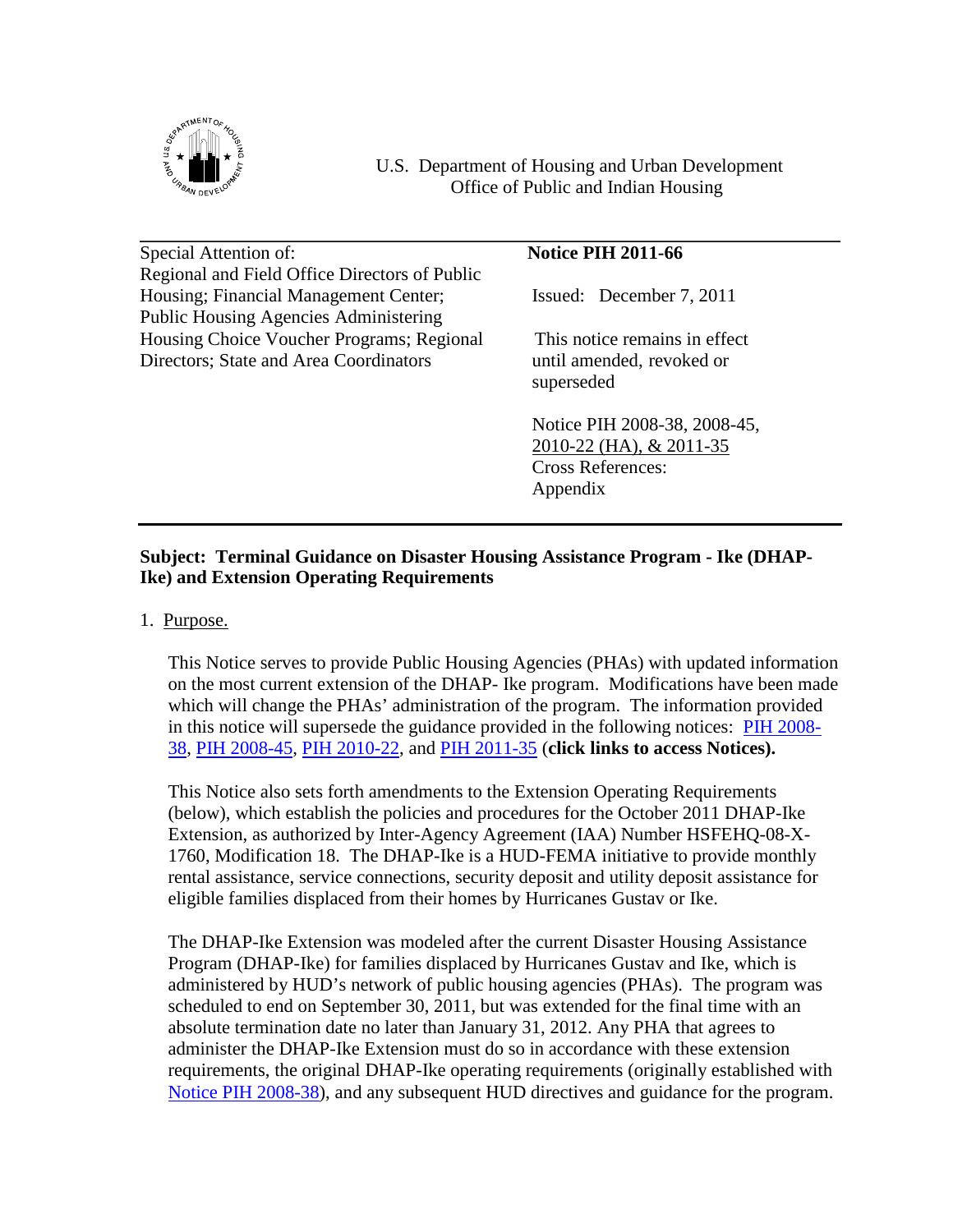# 2. Background.

In August and September, 2008, Hurricanes Ike and Gustav struck the United States, causing catastrophic damage to property, loss of life, and the displacement of tens of thousands of individuals from their homes and communities. On September 23, 2008, HUD and FEMA executed an Interagency Agreement (IAA) under which HUD acted as the servicing agency of DHAP-Ike and began administration of the program effective November 1, 2008.

HUD utilized its existing network of local PHAs to administer tenant-based rental assistance and provide case management services to impacted families under DHAP-Ike. Pursuant to FEMA's grant authority, grants were provided to local PHAs to administer DHAP-Ike on behalf of FEMA. PHAs made rental assistance payments on behalf of eligible families to participating landlords beginning November 1, 2008 and ending March 2010.

Because of a continuing need for housing assistance by the families displaced by Hurricanes Ike and Gustav, HUD and FEMA executed Modification 8 to IAA Number HSFEHQ-08-X-1760 on February 4, 2010, in order to extend the DHAP-Ike program for an additional two months, until May 27, 2010. The program was further extended until October 31, 2010, and was subsequently extended to March 31, 2011. Modification 16 to IAA Number HSFEHQ-08-X-1760, executed on March 1, 2011, resulted in an additional extension of the program. Extensions executed after this time were subject to the operating procedures published in PIH Notices 2008-38, 2008-45, 2010-22, and 2011-35. The program was scheduled to end on September 30, 2011, but was extended through January 31, 2012.

Programmatic changes will occur as outlined below.

3. General Overview.

Under the DHAP-Ike Extension, PHAs will continue to provide monthly rent subsidies, to assist eligible families displaced by Hurricanes Ike or Gustav. As part of this extension, PHAs are not permitted to provide service connections or conduct Continuing Eligibility Determinations on behalf of DHAP- Ike participants. This extension will focus on pre-screening activities of program participants for a potential DHAP- Ike to Housing Choice Voucher (HCV) Conversion, as allowed under HUD's FY 2012 Appropriations Act.

Conversion vouchers will only be able to be used by DHAP-Ike participants and will not increase a PHA's baseline voucher allocation. Upon the termination of a family's participation in the HCV program, the PHA cannot reissue the voucher to another family.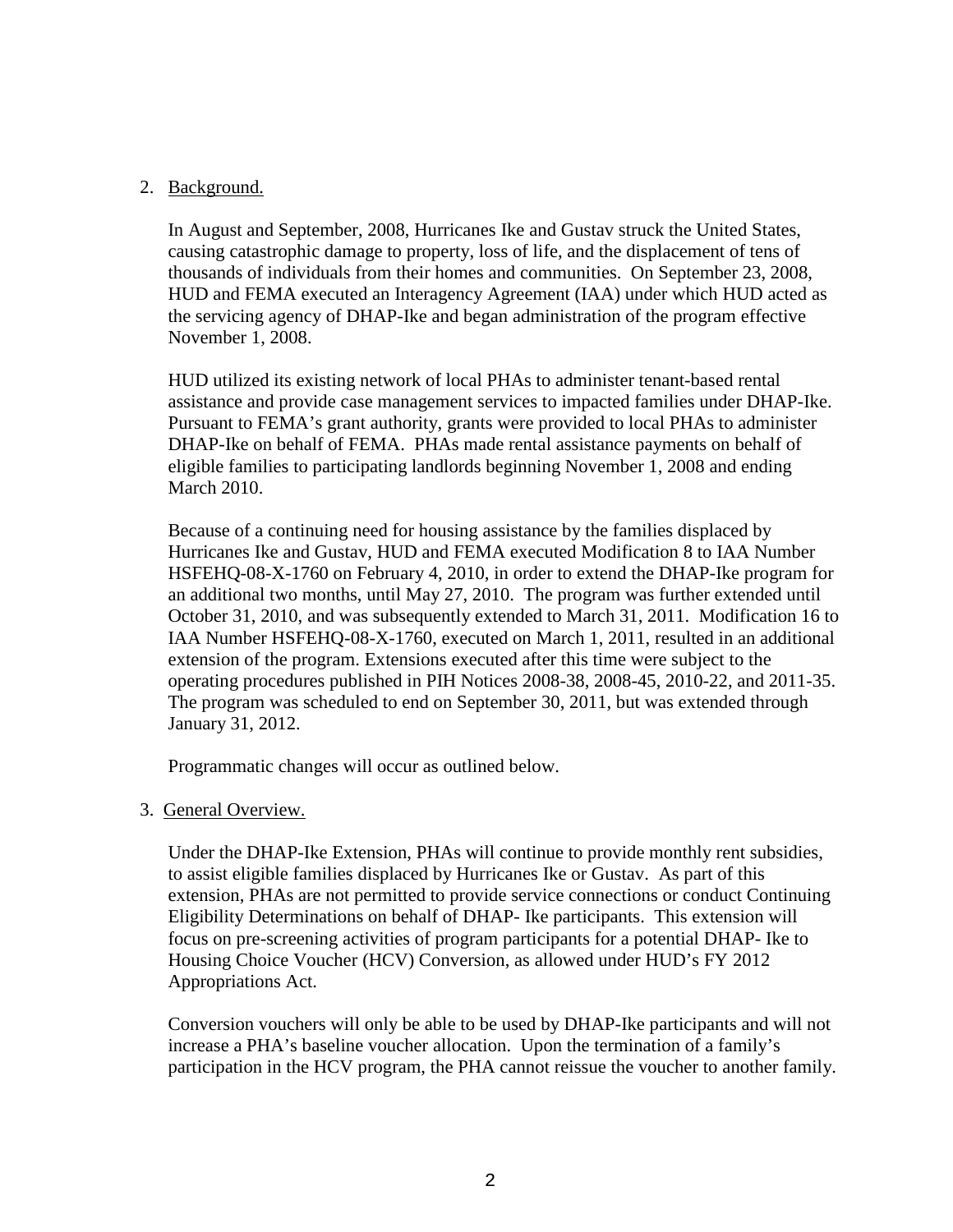FEMA, through the PHAs, will continue to provide rental assistance payments for eligible families from October 1, 2011 and ending on January 31, 2012.

4. Operating Requirements.

The operating requirements for the DHAP-Ike Extension are presented in the following order:

- a. Family Eligibility
- b. Database of Eligible DHAP-Ike Families
- c. DHAP-Ike Extension Participating PHAs
- d. DHAP-Ike Extension Fees
- e. Security Deposit and Utility Deposit Assistance
- f. Owner Lease and Amended DHAP-Ike Lease Addendum
- g. DHAP-Ike Extension Monthly Rent Subsidy
- h. Incremental Rent Transition
- i. Ineligible Units and Prohibition Against Other Subsidy
- j. Amended Disaster Rent Subsidy Contract
- k. Rent Reasonableness
- l. Housing Quality Standards
- m. PHA Case Management through the DHAP Service Connections
- n. Amended Family Obligations
- o. Family Eligibility for Continued Assistance
- p. Termination of Assistance
- q. Subsequent Moves under DHAP-Ike Extension
- r. End of DHAP-Ike Extension
- s. Use of DHAP-Ike Extension Funding, Program Accounts and Records
- t. Disbursement of Funds
- u. Financial Reporting
- v. Program Close-Out
- a. Family Eligibility.

Under DHAP-Ike, the determination of whether a family was originally eligible to be admitted to DHAP-Ike was solely the responsibility of FEMA, not the PHA. If during the program, the PHA determines that a family is subsequently ineligible for continued assistance, the PHA will be responsible for any resulting appeal process. Families will only be eligible for the October 2011 Extension if they were under a DRSC and received a rental assistance payment for the month of September 2011.

b. Database of Eligible DHAP-Ike Families.

PHAs will continue to update the Disaster Information System (DIS) with program and other data as required by HUD and will continue to access DIS to verify the family's eligibility status. PHAs, however, will no longer record Continuing Eligibility Determinations. HUD will send a listing of all families eligible for the September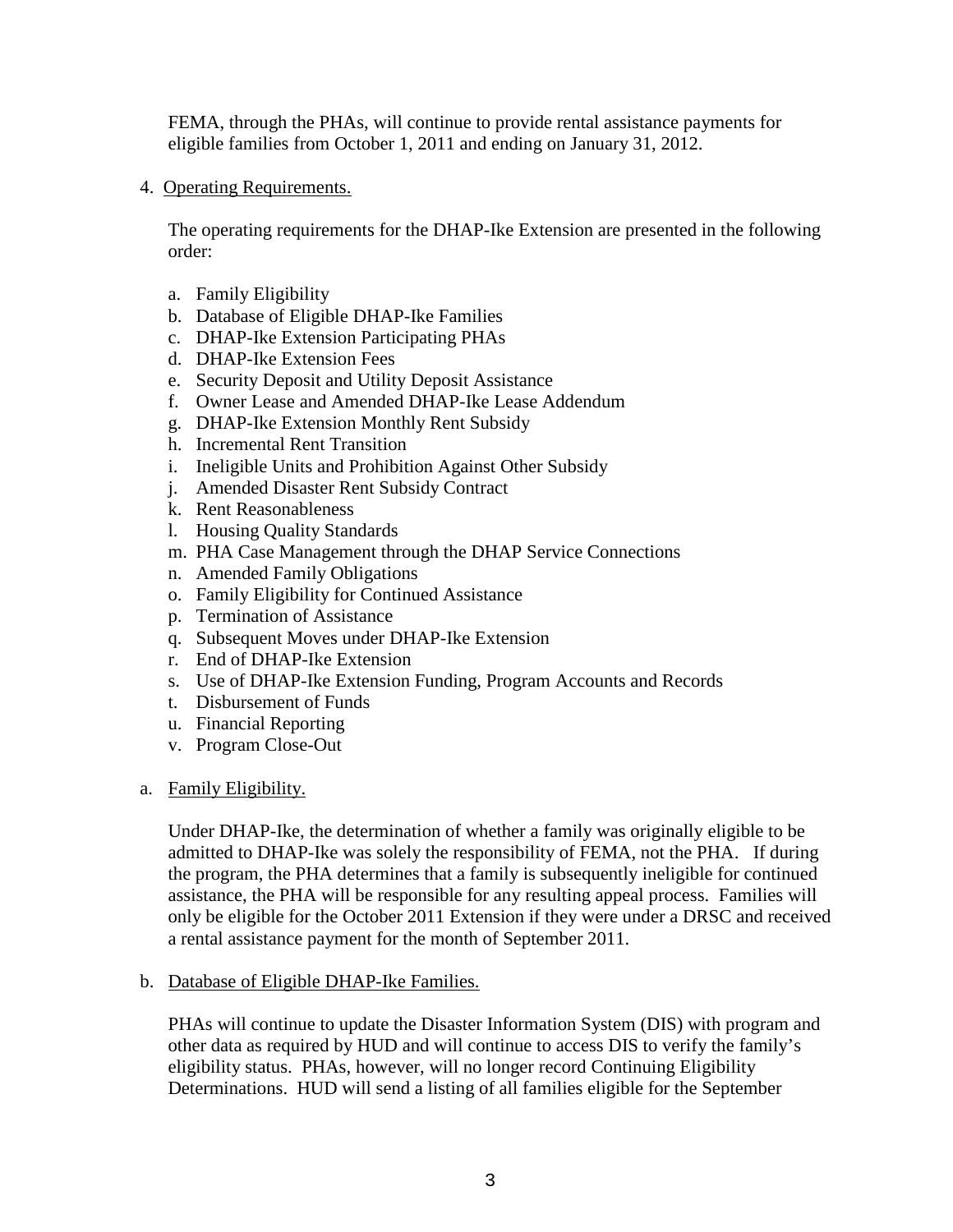payment to each PHA. It will be the responsibility of the PHA to correct any discrepancies between its records and HUD's record to ensure that HUD has accurate data on Ike participants eligible for the October 2011 Extension. For DHAP- Ike to HCV pre-screening, all activities must be reported and updated in the DIS.

# c. DHAP-Ike Extension Participating PHAs.

All PHAs who administered DHAP-Ike during the most recent extension will have the ability to continue to do so.

If the PHA agrees to administer the October 2011 Extension, the PHA will enter into a DHAP-Ike Grant Agreement Amendment with FEMA and must assist all eligible families in their jurisdiction in accordance with these requirements. The Grant Agreement Amendment initially extended the term of the original Grant Agreement through May 27, 2010, and was extended via written notification to the PHA from HUD until October 31, 2010 and was further extended to March 31, 2011. The program was again extended until September 30, 2011. For the October 2011 Extension, the Grant Agreement Amendment will be further extended via written notification to the PHA from FEMA and HUD.

In cases where a PHA is unable or unwilling to administer the October 2011 Extension, HUD will identify an alternative PHA to administer the extension.

d. DHAP-Ike Extension Fees and Incentive Fees in the Event of a DHAP- Ike to HCV Conversion.

PHAs will receive administrative services fees and incentive fees, for each family they serve under the Extension. The chart below illustrates the payment and type of administrative fees a PHA will receive as DHAP-Ike Extension administrators. (see chart on the next page)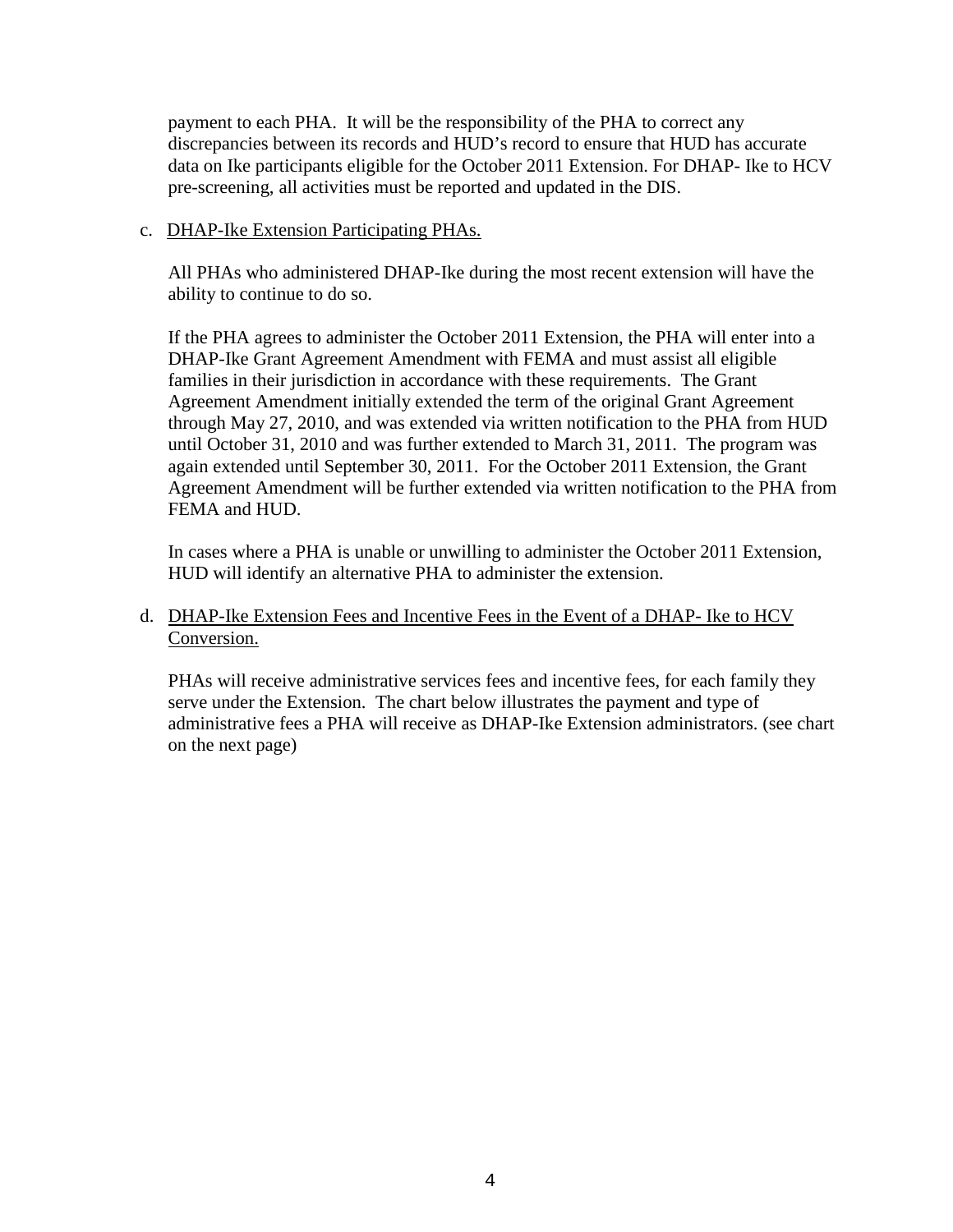| <b>DHAP</b><br><b>Administrative</b><br><b>Activities</b> | <b>What services</b><br>does a PHA<br>perform to<br>receive this Fee?                                                        | <b>When are funds</b><br>received?                                                                                                                                                                                        | Amount?                                                                                                                    |
|-----------------------------------------------------------|------------------------------------------------------------------------------------------------------------------------------|---------------------------------------------------------------------------------------------------------------------------------------------------------------------------------------------------------------------------|----------------------------------------------------------------------------------------------------------------------------|
| Pre-Funding<br>Allocation<br><b>Assessment Fee</b>        | Each completed<br>eligibility<br>determination<br>conducted per<br>family by<br>December 31,<br>2011.                        | When the Full HCV<br><b>Application Checkbox</b><br>has a date input before<br>December 31, 2011 and<br>the Eligible for HCV<br>drop down is<br>selected. This fee would<br>be disbursed no sooner<br>than December 2011. | \$150 per family                                                                                                           |
| <b>HQS</b> Inspection<br>Fee                              | Processing,<br>outreach and<br>conversion<br>reporting related<br>to completion of<br>the HQS<br>inspection and<br>lease up. | When a current DHAP-<br>Ike unit passes HQS<br>inspection and the HQS<br>dropdown in DIS<br>reflects the passed<br>inspection and the<br>inspection date field is<br>completed.                                           | \$100 per family                                                                                                           |
| Administrative<br><b>Services</b>                         | On-going PHA<br>responsibilities                                                                                             | Payments on a monthly<br>basis commencing<br>August 1, 2009 based<br>on number of families<br>under DRSC                                                                                                                  | 14% of initial<br>DHAP rent<br>subsidy payment<br>for each month<br>family is under<br><b>DRSC</b> after<br>August 1, 2009 |

The performance period of the current IAA ends January 31, 2012. Modification 18 to the IAA stipulates payment of DHAP- Ike to HCV conversion fees in the event that FEMA and HUD extend the term of the DHAP- Ike Extension beyond September 30, 2011. In order to expedite a Conversion if voucher funding is awarded, HUD and FEMA have agreed to specific incentive fees. In the event of a conversion to the HCV program through a special allocation of vouchers, PHAs may earn up to \$250, per family, for the performance of activities associated with HCV eligibility determination and completing Housing Quality Standards (HQS) inspections.

In the preparation of a possible HCV conversion, PHAs would receive a one-time \$150 pre-funding allocation assessment fee, per family, for each completed eligibility determination conducted by December 31, 2011. The PHA must obtain verification of eligibility in accordance with CFR 982.201(e).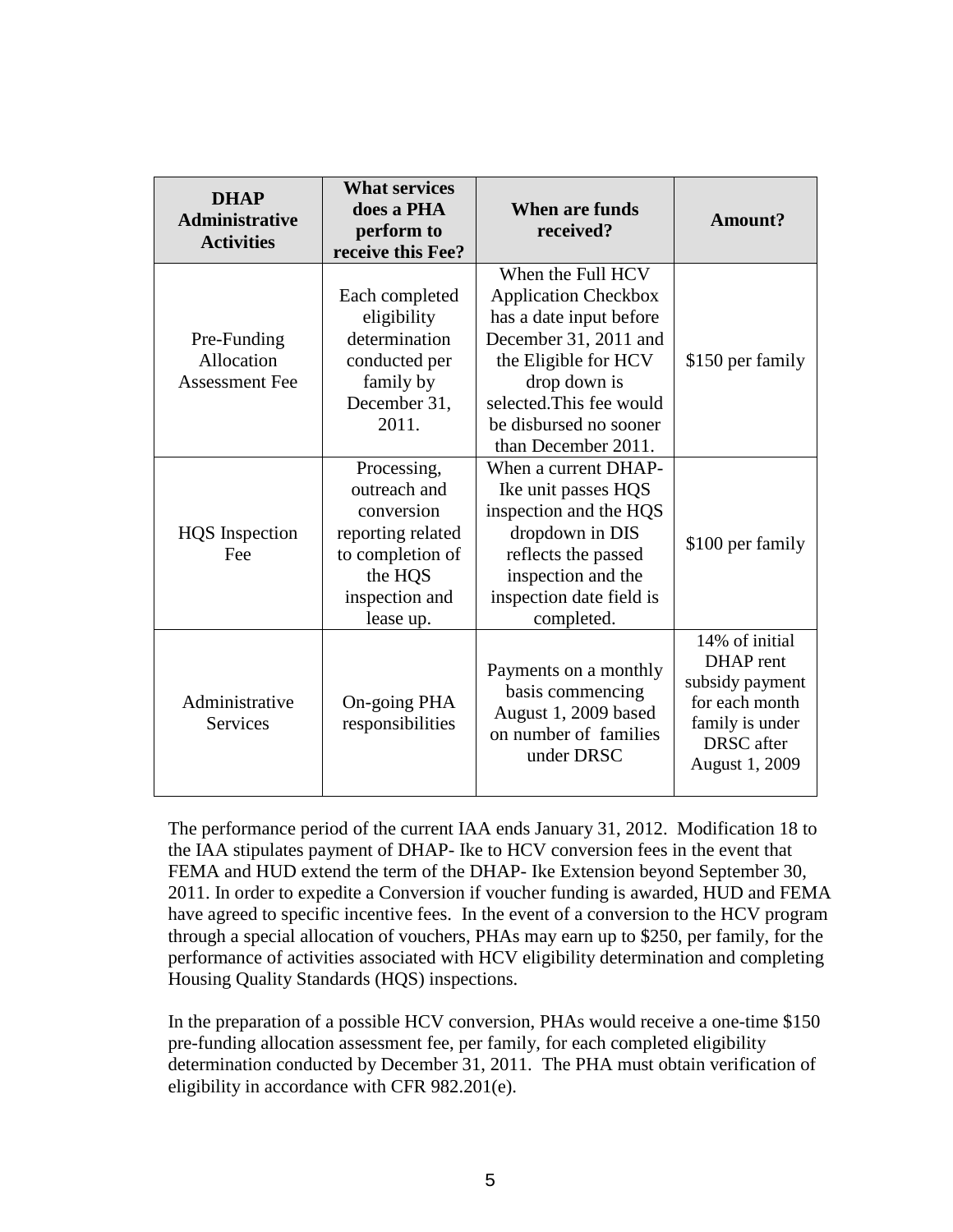In addition, PHAs would earn a one-time \$100 fee for the added processing, outreach, and reporting related to the HQS inspection necessary to potentially lease up a DHAP-Ike conversion family. Until HUD receives appropriations to support potential conversion vouchers, the \$100 fee can only be earned for HQS inspections conducted for DHAP-Ike families wanting to lease in place (for example, the \$100 fee is only eligible for units where the potential DHAP-Ike Conversion family currently resides).

FEMA will be responsible for paying the above mentioned incentive fees, unless HUD receives an appropriation for this specific purpose.

In order to remain eligible to receive assistance under the Extension or to be eligible for a potential HCV conversion, families must continue to meet the obligations set forth in the Family Obligations as discussed below.

The monthly administrative services fee for a family under a DRSC will continue to be based on fourteen percent (14%) of the initial rent subsidy payment paid by the PHA on behalf of the family.

Service Connection (case management) fees will no longer be earned after September 30, 2011 due to the termination of service connections.

e. Security Deposit and Utility Deposit Assistance.

The Extension does not otherwise change the security deposit and utility deposit assistance requirements set forth in the DHAP-Ike Operating Requirements, Section 4.f, as issued in Notice PIH 2008-38 on October 14, 2008, or in any reissue of Notices PIH 2008-38, 2010-22, or 2011-35.

f. Owner Lease and Amended DHAP-Ike Lease Addendum.

The Extension does not change the DHAP-Ike program for the month of September 2011. PHAs should have made full Housing Assistance Payments (HAP) for the month of September 2011.

The DRSC will be extended beyond September 30, 2011 by written notification from the PHA to the landlord. The October 2011 Extension does not otherwise change the lease and lease addendum requirements set forth in the DHAP- Ike Operating Requirements, Section 4.g, as issued in Notice PIH 2008-38 on October 14, 2008, or any reissue of Notice PIH 2008-38, 2010-22, or 2011-35.

g. DHAP-Ike Extension Monthly Rent Subsidy.

Under the Extension, HAP will not exceed the September 2011 subsidy amount. However, HAP is subject to decrease in payment amount (see sections h and s).

To be eligible for the October 2011 Extension the family must have received a HAP in September 2011 or be under lease by September 30, 2011.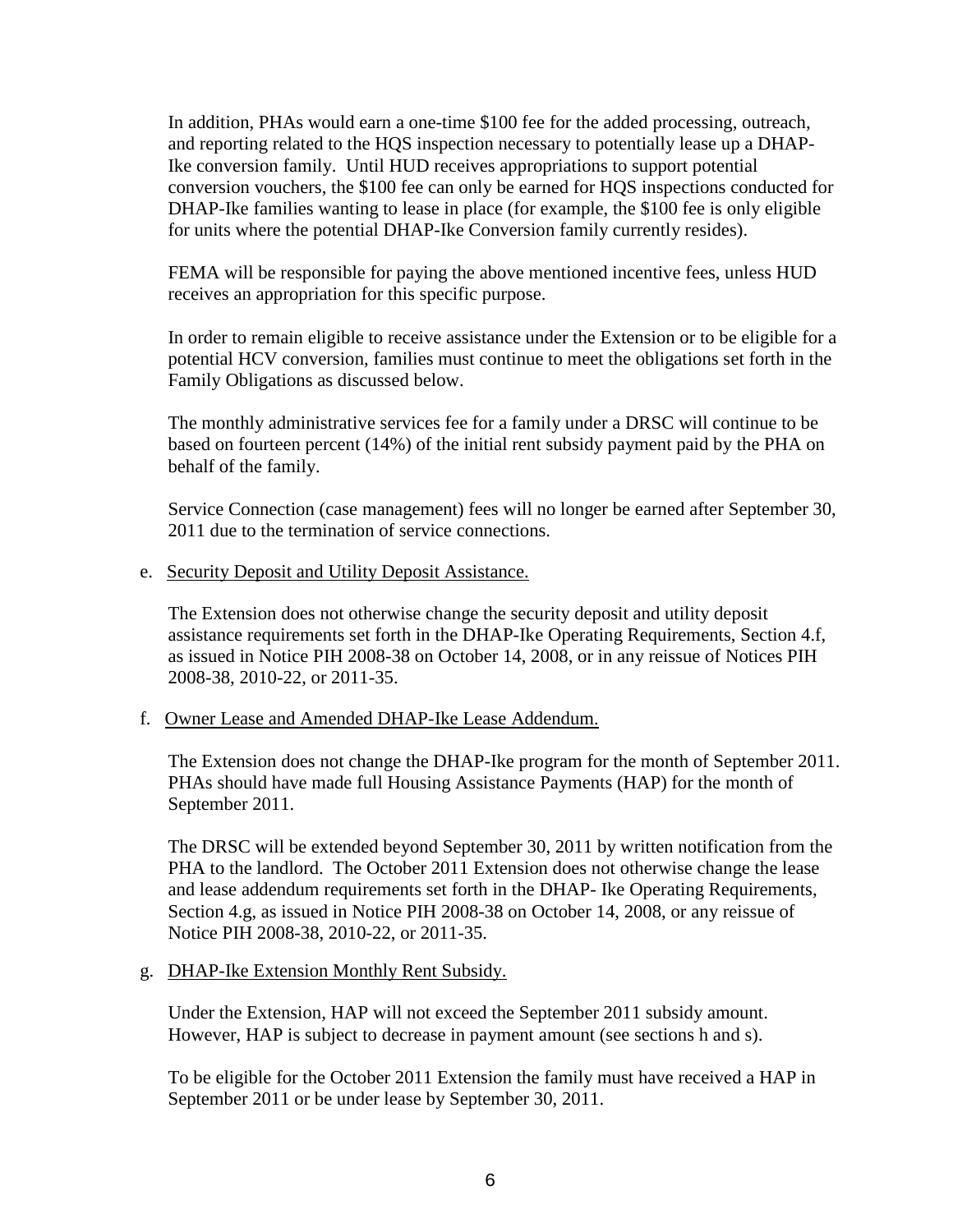A family that chooses to move to a new unit during the term of the extension will receive the lower of the actual subsidy amount for the unit rented or the subsidy amount paid for September 2011.

For the duration of the Extension, in no case should the HAP amount increase from September's payment amount.

## h. Incremental Rent Transition.

The Incremental Rent Transition is not applicable under the Extension. Under the October 2011 Extension families will not be able to apply for a hardship exemption or report decrease in income. HAP under the Extension will not exceed September's payment amount.

Upon approval of a family's existing hardship exemption, the family was required to sign a certification that states the family would promptly report any future increase in income to the PHA and that the family understands failure to report an increase in income is grounds for termination from DHAP-Ike. Under the Extension, the family must continue to report any increase of income. Families that report an increase in income are subject to a decrease in HAP.

#### i. Ineligible Units and Prohibition Against Other Subsidy.

The Extension does not change the requirements set forth in the DHAP-Ike Operating Requirements, Section 4.j, as issued in Notice PIH 2008-38 on October 14, 2008, or any reissue of Notices PIH 2008-38, 2010-22, or 2011-35.

## j. Amended Disaster Rent Subsidy Contract.

The Extension does not change the DHAP- Ike program for the month of September 2011. PHAs should make full Housing Assistance Payments (HAP) for the month of September 2011.

The PHA must have an executed Amended DRSC with landlords of DHAP- Ike rental units in order to make a rental assistance payment to the landlord. The October 2011 Extension is final as mandated by FEMA; therefore, any DRSC cannot be extended beyond January 31, 2012. Written notification of the extension and its requirements of landlords shall be provided by the PHA to the landlord.

The Extension does not otherwise change the DRSC requirements set forth in the DHAP-Ike Operating Requirements, Section 4.k, as issued in Notice PIH 2008-38 on October 14, 2008, or any reissue of Notices PIH 2008-38, 2010-22, or 2011-35.

## k. Rent Reasonableness.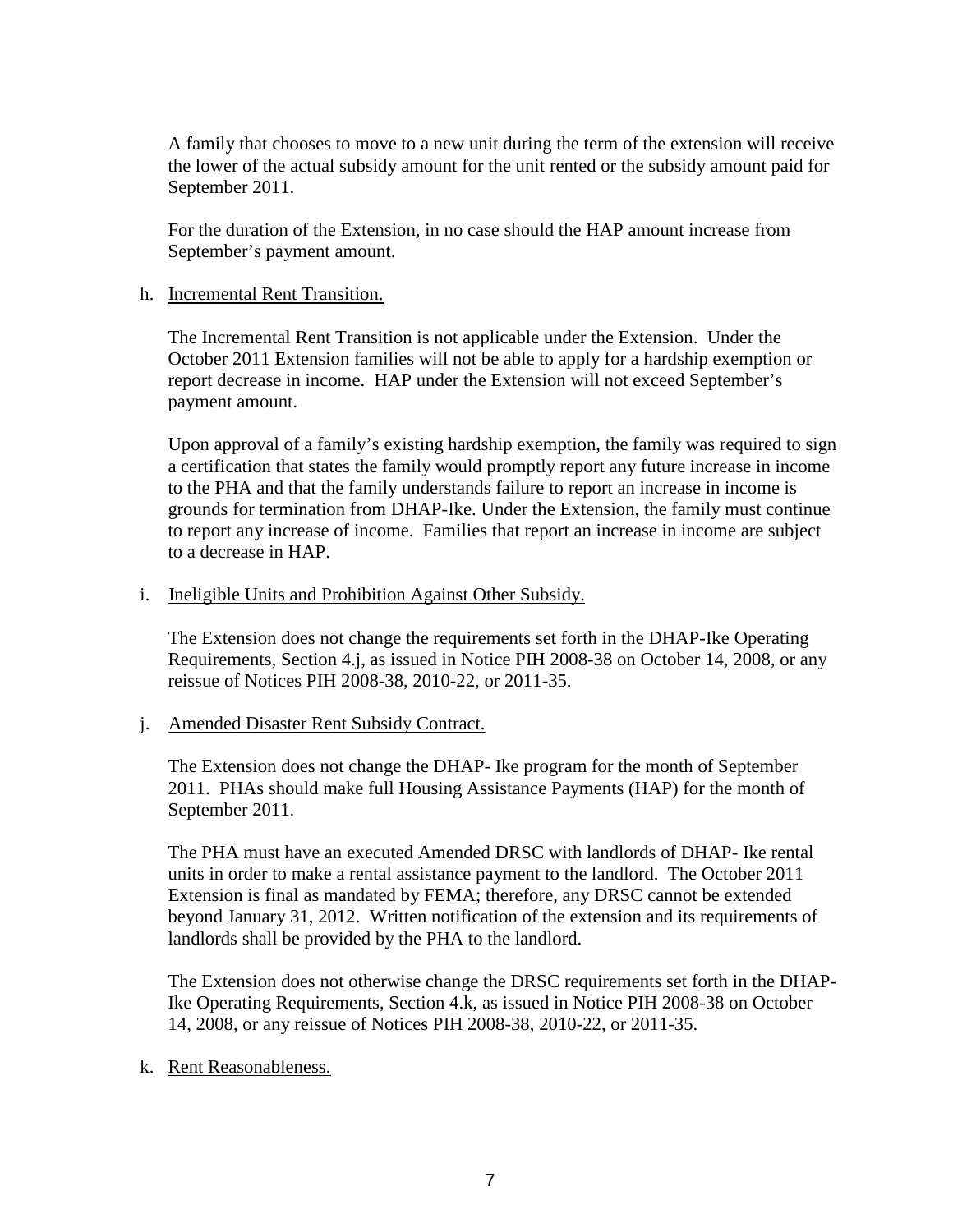The Extension does not change the requirements for rent reasonableness set forth in the DHAP-Ike Operating Requirements, Section 4.l, as issued in Notice PIH 2008-38 on October 14, 2008, or any reissue of Notices PIH 2008-38, 2010-22, 2011-35.

## l. Housing Quality Standards.

The Extension does not change the Housing Quality Standards set forth in the DHAP-Ike Operating Requirements, Section 4.m, as issued in Notice PIH 2008-38 on October 14, 2008 or reissue of Notices PIH 2008-38, 2010-22, or 2011-35.

## m. PHA Case Management through DHAP Service Connections.

DHAP Service Connection (case management) is not a requirement of the October 2011 DHAP- Ike Extension. No service connections (case management services) will be provided to families and no case management fees will be earned by grantees effective October 1, 2011.

## n. Family Obligations.

The October 2011 Extension does not change the Family Obligations set forth in the DHAP-Ike Operating Requirements, Section 4.o, as issued in Notice PIH 2008-38 on October 14, 2008, or any reissue of Notices PIH 2008-38, 2010-22, and 2011-35 except for Obligation Number 12: "The FEMA designated family head of household must participate in the required case management services required by the PHA", as service connections (case management) will no longer be required after September 30, 2011. The existing Family Obligations Certification signed by the family continues under the Extension. A new Family Obligations Certification does not need to be completed by the family.

Under the existing Family Obligations Certification, families agree to abide by all future requirements that may be issued by HUD and the PHA for the DHAP- Ike program. This clause covers all new policies and requirements issued under the October 2011 DHAP-Ike Extension.

In preparation for a DHAP- Ike to HCV Conversion, families will be instructed to submit a full HCV application to PHAs. Families that fail to submit a pre-application may lose their ability to remain on the program.

In the event that Conversion voucher funding is awarded, there is a short timeframe in which families will be able to convert to HCVs prior to the end of the DHAP- Ike program. Families who are determined eligible for the conversion to HCV must accept this assistance within the timeframe specified in the PHA's local policies for HCV processing. If the family does not accept the HCV after being determined eligible and within the timeframe specified by the PHAs local HCV policies, they will be terminated from DHAP- Ike. If local policy in the jurisdiction where the family is residing does not specify how long families have to accept the HCV voucher, families will have 30 days to accept the HCV voucher before they are terminated from DHAP- Ike.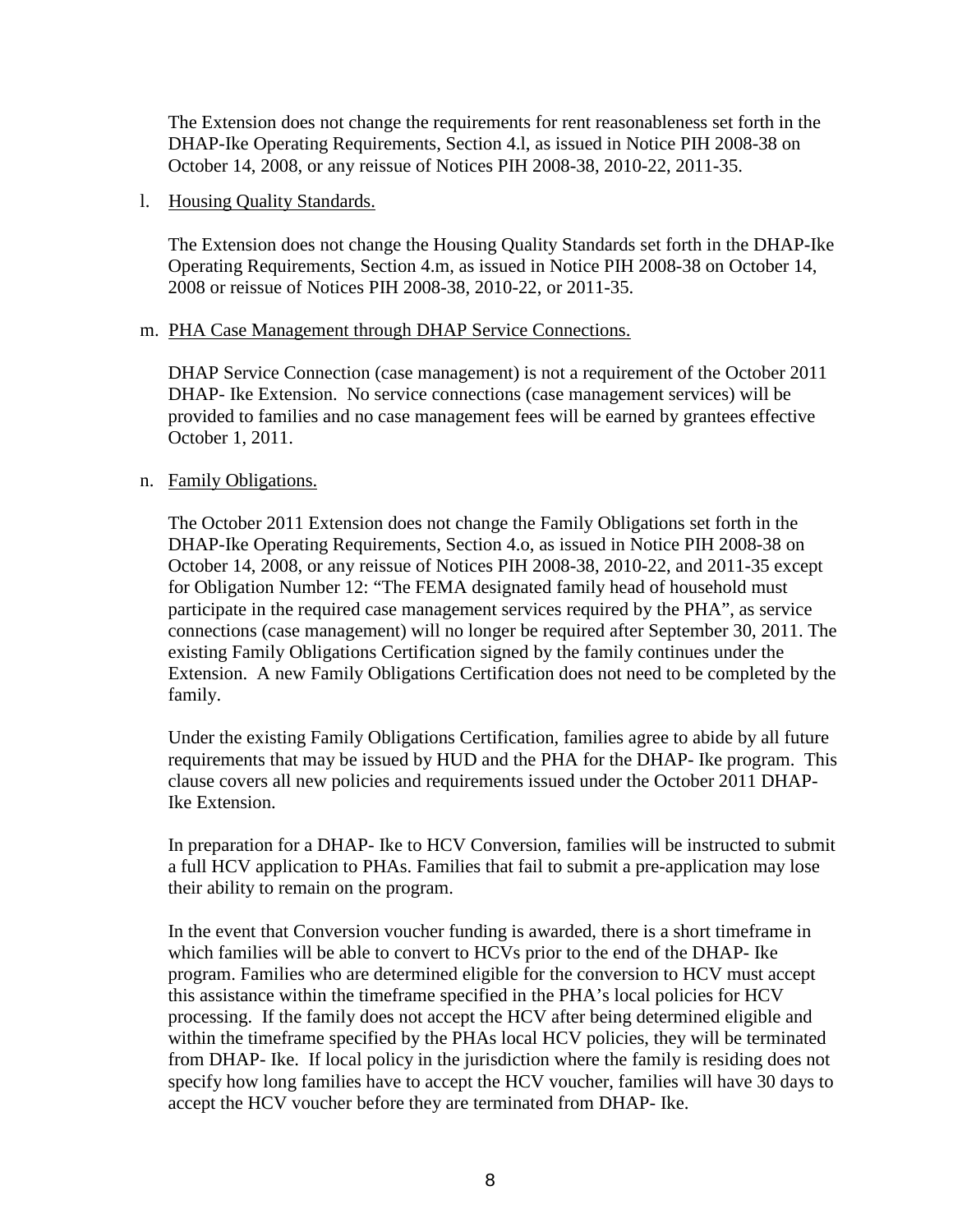Families that are terminated for unresponsiveness will be able to appeal under guidelines established by the DHAP-Ike Operating Requirements, Section 4.o, as issued in Notice PIH 2008-38 on October 14, 2008, or any reissue of Notices PIH 2008-38, 2010-22, or 2011-35.

#### o. Family Eligibility for Continued Assistance.

PHAs will no longer assess the families' continued eligibility on a quarterly basis. Continued Eligibility Determinations are not a requirement of the October 2011 Extension. PHAs will continue to receive Administrative fees for ongoing PHA activities noted in Section D.

#### p. Termination of Assistance.

The PHA may terminate October 2011 DHAP-Ike Extension assistance for a participating family that does not comply with the family obligations under Section 4.n above excluding Obligation Number 6 "The family must promptly provide any information required by the PHA to determine and verify that the family is eligible for continued DHAP- Ike assistance" and Obligation Number 12 "The FEMA designated family head of household must participate in the required case management services provided by the PHA".

In particular, in the event of a DHAP- Ike to HCV conversion, families who are determined eligible for the HCV program, but who fail to accept a HCV or return their Request for Tenancy Approval (RFTA) before the voucher expires under the PHA's regular HCV policy, will be terminated from DHAP-Ike.

Families who are deemed ineligible for the HCV will have their DHAP- Ike assistance terminated the sooner of two months after notification of Conversion voucher funding or January 31, 2012.

The Extension does not otherwise change the requirements for termination of assistance set forth in the DHAP-Ike Operating Requirements, Section 4.r, as issued in Notice PIH 2008-38 on October 14, 2008, or any reissue of Notices PIH 2008-38, 2010-22, or 2011- 35.

## q. Subsequent Moves under DHAP-Ike.

The Extension does not change the requirements as set forth in the DHAP-Ike Operating Requirements, Section 4.s, as issued in Notice PIH 2008-38 on October 14, 2008, or any reissue of Notices PIH 2008-38, 2010-22, or 2011-35. The subsidy payment paid on behalf of a family will not increase during the term of the October 2011 Extension. A family that chooses to move to a new unit during the term of the extension will receive the lower of the subsidy amount for the unit rented or the subsidy amount paid for September 2011.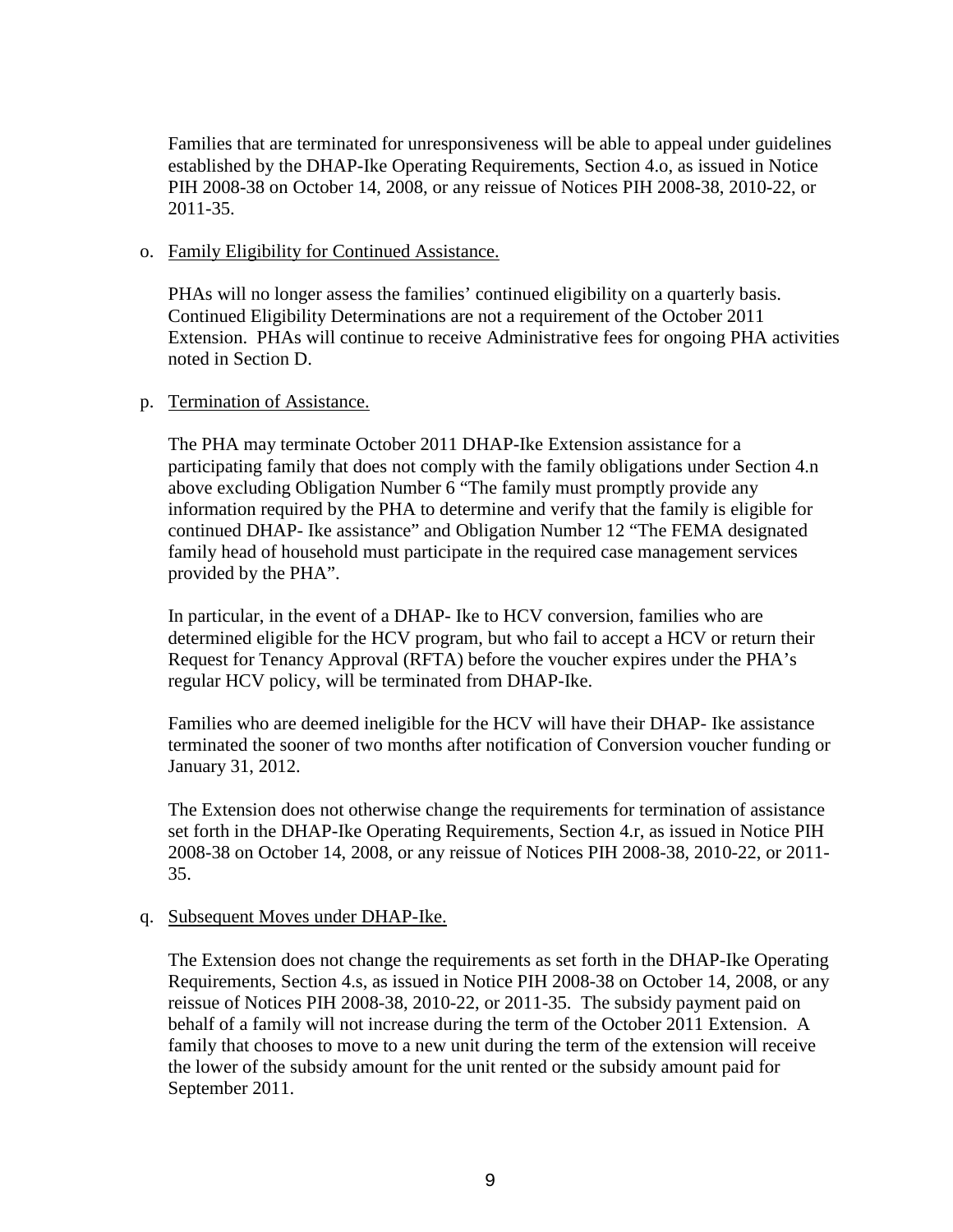If a family did not receive a HAP payment during September 2011 because they were in the process of searching for another unit, the family will need to be under lease by September 30, 2011. In this instance, the family will receive the lower of the most recent subsidy amount received or the fully subsidy amount determined for the September 2011 HAP payment.

# r. End of DHAP-Ike.

If the family's participation in DHAP-Ike ends for any reason prior to the termination of the October 2011 Extension, the PHA must record the family's end of participation in DIS. Otherwise, the PHA will make full rent subsidy payments for families under a DRSC each month, through the termination of the program. The October 2011 Extension is the final extension approved by FEMA and no subsidy payments will be made on behalf of DHAP- Ike families after January 31, 2012.

## s. Use of DHAP-Ike Funding, Program Accounts, and Records.

The Extension does not change the requirements set forth in the DHAP-Ike Operating Requirements, Section 4.u, as issued in Notice PIH 2008-38 on October 14, 2008, or any reissue of Notices PIH 2008-38, 2010-22, or 2011-35.

#### t. Disbursement of Funds.

The Extension does not change the requirements as set forth in the DHAP-Ike Operating Requirements, Section 4.v, as issued in Notice PIH 2008-38 on October 14, 2008, or any reissue of Notices PIH 2008-38, 2010-22, or 2011-35 except the timing of disbursement of incentive fees. Service Connection (case management) fees will no longer be disbursed to PHAs as service connections (case management )will not be provided during the October 2011 Extension.

## u. Financial Reporting.

The Extension does not change the requirements as set forth in the DHAP-Ike Operating Requirements, Section 4.w, as issued in Notice PIH 2008-38 on October 14, 2008, or any reissue of Notices PIH 2008-38, 2010-22, or 2011-35.

## v. Program Close-Out.

The Extension does not change the requirements as set forth in the DHAP-Ike Operating Requirements, Section 4.x, as issued in Notice PIH 2008-38 on October 14, 2008, or any reissue of Notices PIH 2008-38, 2010-22, or 2011-35.

5. Paperwork Reduction Act Requirements. The information collection requirements imposed by HUD in this document have been approved by the Office of Management and Budget (OMB) under the Paperwork Reduction Act (PRA) of 1995 (44 U.S.C. 3501